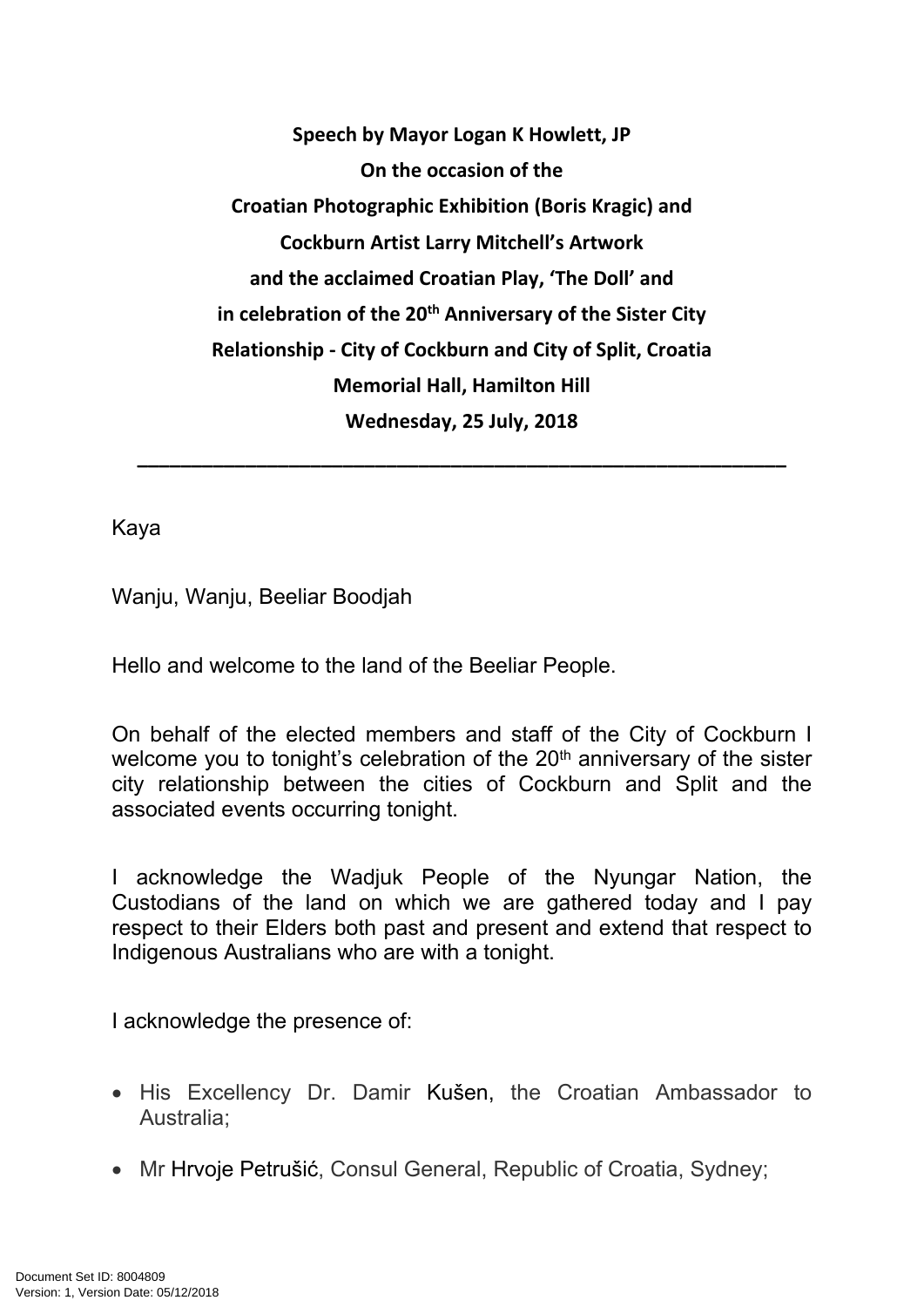- Mr Zoran Šangut, Consul, Republic of Croatia, Perth;
- Mr Tony Krsticevic, MLA, Member for Carine;
- The Presidents of Croatian Clubs in Perth and their respective spouses;
- Mr Brian Rakich, President, Croatian Chamber of Commerce, his wife Bev and other board members;
- Deputy Mayor Lee-Anne Smith OAM;
- Councillor Philip Eva JP;
- Councillor Michael Separovich;
- My wife Patricia;
- Mr Stuart Downing, Acting Chief Executive Officer, City of Cockburn;
- Mr Don Green, Director Governance & Community Services;
- Mr Daniel Arndt, Director Planning & Development;
- Ms Cassandra Cooper, Cultural Development Co-ordinator;
- Mr Larry Mitchell, local Cockburn artist;
- Krispin Maesalu, President PhoenixTheatre;
- Distinguished guests, ladies and gentlemen.

I am delighted to be here tonight to celebrate the  $20<sup>th</sup>$  anniversary of the City's sister city relationship with Split, Croatia, which was established on 6 July 1998 with so many diplomatic, business and other community members.

The establishment of the sister city relationship was strongly supported by the then Council led by the late former mayor, John Grljusich and I am pleased to acknowledge one former councillor in the room tonight in Marinko Pecotic who together with myself were on Council at that time and who were strong advocates for the sister city arrangements.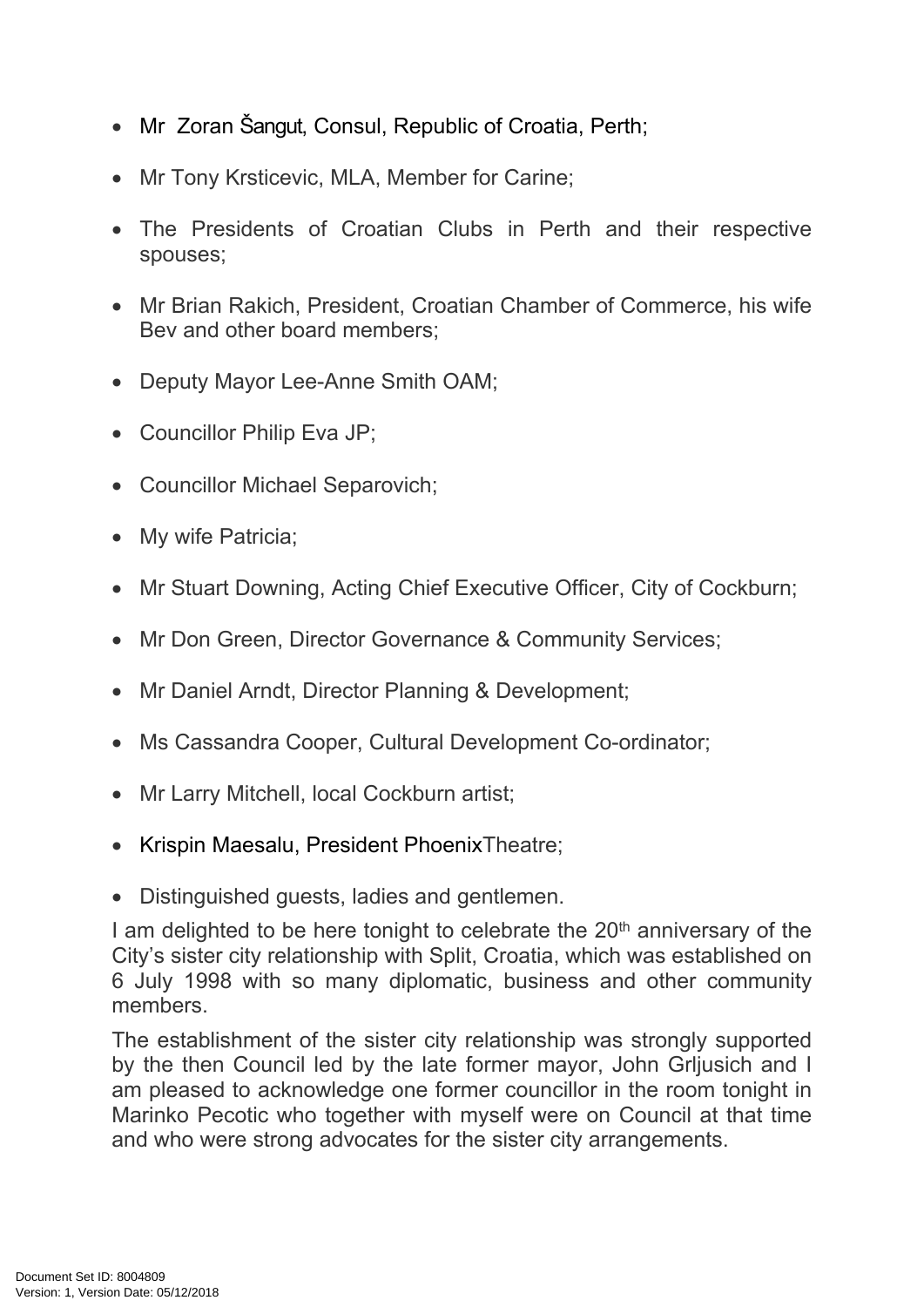In particular, Marinko Pecotic was a passionate advocate for the sister city relationship to proceed given the Croatian community had long been major influencers in the development of Western Australia; and particularly in the Perth metropolitan area; including Fremantle and **Cockburn** 

In fact, the first Croatian to arrive in Western Australia was nearly 160 years ago.

I also acknowledge Mr Don Green, Director Governance & Community Services who played a significant role in the development of the sister city relationship.

Since the establishment of the sister city relationship there has been a number of delegations received at Cockburn as well as reciprocal visits to Split.

During this time there have strong bonds of friendship established with elected officials and members of staff.

Ladies and gentlemen, the evening will commence with the opening of an exhibition by world renowned Croatian photographer Boris Kragic with his series of photographs featuring the City of Split.

Exhibiting alongside Boris Kragic photographs will be respected Western Australian artist and Cockburn resident Larry Mitchell with his series of paintings depicting Spearwood in the 1980's.

I thank Larry Mitchell for allowing the City to exhibit some of his paintings that depict the important pictorial history these works convey **prior** to the major housing developments that now dot the landscape as a reminder of what once was, and how important the market gardening was to our community, and the many Croatian families who with other nationalities lived and worked the land and from these early beginnings the many Croatian families we still have living in the area.

In closing, I thank Cassandra Cooper, Cultural Development Coordinator, City of Cockburn and Ida Gamulin, Consul, Republic of Croatia Consulate, Perth for the work they have put in to present the photographic exhibition and display of works from Larry Mitchell.

I also thank Sandra Edgar from the City for her assistance tonight.